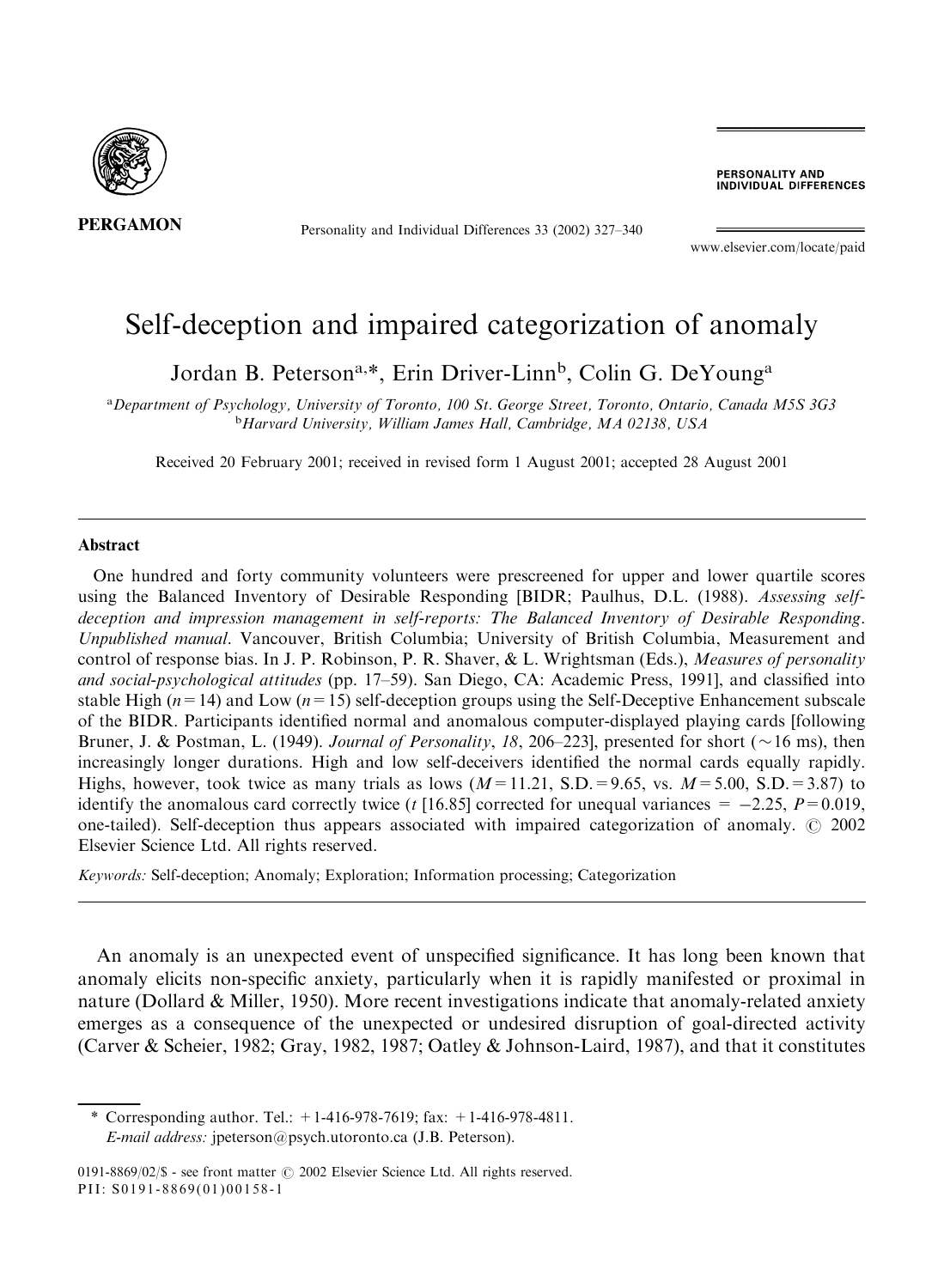rapidly generated but relatively low resolution information about potential sources of harm (LeDoux, 1996; Peterson, 1999a; 1999b). This rapidly generated, low resolution, affective information appears akin to Damasio's (1994) ''somatic marker,'' which serves initially to delimit and direct voluntary attention.

Under optimal conditions, when initial wary attention indicates that nothing additionally unpredictable or otherwise threatening is immediately likely to occur, an anomalous event also produces curiosity and exploratory behavior (Blanchard & Blanchard, 1989; Dollard & Miller, 1950; Gray, 1982, 1987). Exploratory behavior may be conceived as a multi-stage process, which transforms the anxiety-inducing anomaly into detailed, explicit utilitarian information. Such information can be used to update currently dysfunctional plans and goals. The stages of exploration appear to include: (1) registration of the undifferentiated anomaly, most likely in the form of ''something other than what was expected''; (2) assignation of provisional relevance to the undifferentiated anomaly, in the form of an affective marker; (3) active motoric or abstract examination of the anomaly, undertaken in the attempt to extract more information about its significance, functional and objective; (4) modification of perceptual, emotional, or cognitive category and habit, as a consequence of the integration of newly gained information; and (5) transformation of plans and goals, so that the environment characterized by presence of the anomaly is once again mastered and rendered useful and predictable (Peterson, 1999a).

The information derived from such investigative exploration comes at a price, however. First, exploration is effortful (Ohman, 1979, 1987). This is perhaps because the initial phases of processing novel information activate large cortical areas (Tulving, Markowitsch, Kapur, Habib, & Houle, 1994), at high metabolic cost (Roland, Eriksson, Stone-Elander, & Widen, 1987). Second, exploration is risky. Active exploration of the unknown exposes the explorer to potential danger, both environmental and psychological, and this danger must be taken into account. Rats reexploring a once-safe area, for example—contaminated by the recent presence of a cat—hunch down and make rapid ''corner runs'' through the area to protect themselves from detection, while gathering valuable but dangerous information about the area's current safety (Blanchard  $\&$ Blanchard, 1989). Human beings exploring something novel—whether territory or abstraction run the additional risk of upsetting their most valuable and time-honored abstract presuppositions (Kelly, 1969; Kuhn, 1970), as the implications of the unexpected can reveal themselves at increasingly basic or paradigmatic, and therefore increasingly troublesome, levels of understanding. In short, there is potent *a priori* or unlearned motivation for avoiding useful exploration in the face of the genuinely dangerous unknown (Peterson, 1999a, 1999b): what you don't yet know can hurt you.

Self-deception, a commonly used but problematically defined term (c.f. Mele, 1997), might therefore profitably be construed simply as the opposite of exploration in the face of anomaly (Peterson, 1999a, 1999b). We hypothesize, specifically, that the self-deceptive individual fails to engage in the latter stages (3–5) of the process that turns evidence of error into information useful for the modification of non-productive plans and goals. This failure leads to a mental state in which the self-deceiver continues to hold beliefs that have been indicated as problematic by his or her own affective response (see Greenwald, 1988, 1992, 1997, for an alternative failure-of-information-processing account of self-deception). The greater the perceived anomaly—that is, the broader or more basic the plans, goals, or conceptions it disrupts—the more negative the affective response, and the more potent the motivation for self-deception.